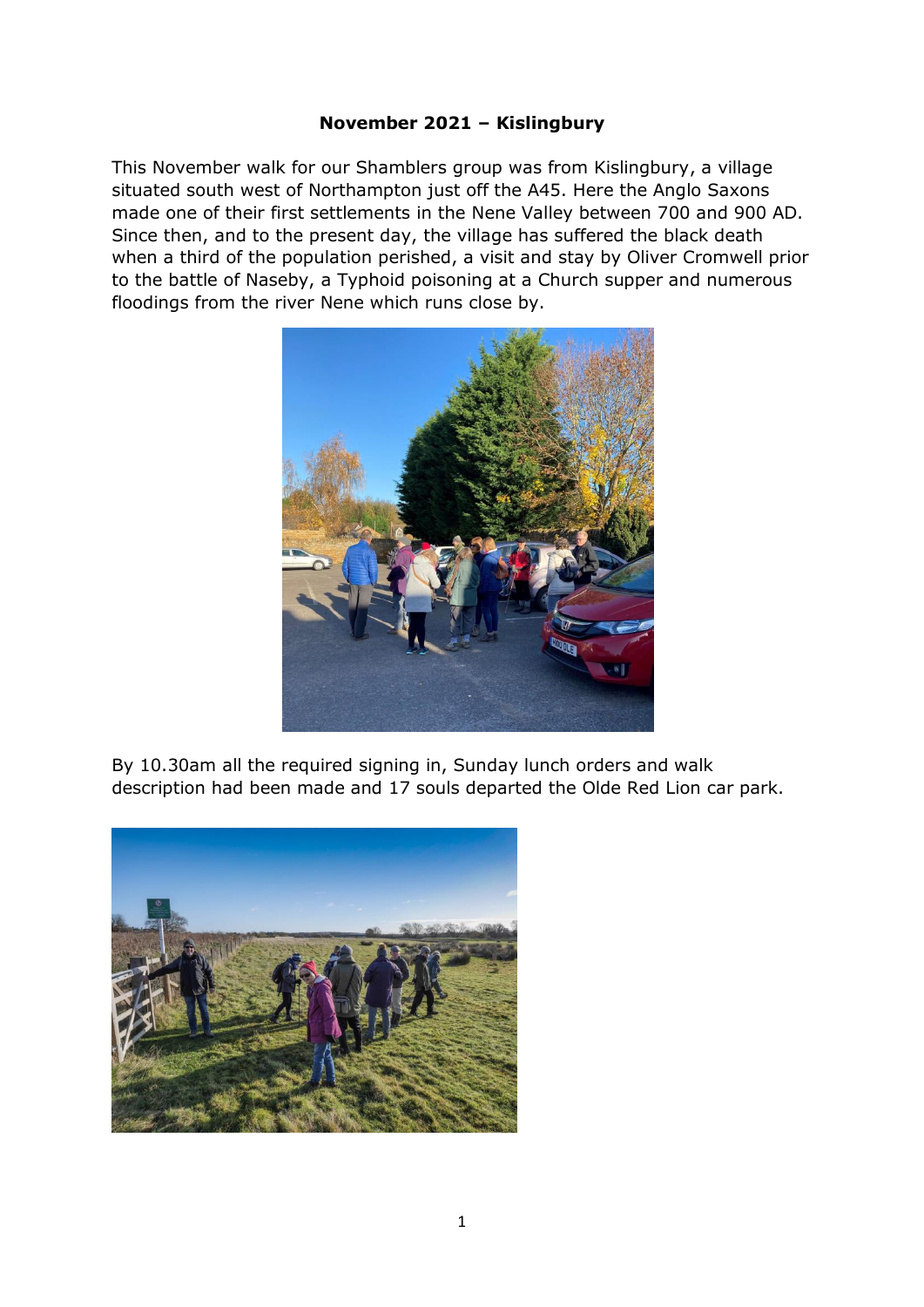Leafy paths took us over a four arched bridge crossing to the banks of the River Nene. The river was running tamely today but only it knew of the devastation it had caused in the past. A small copse decorated with the hanging branches of a recent storm took us along a narrow muddy path into open pasture through a swing gate.





Ahead was the raised mound of the flood bank, built at a cost of £1.4million after the flood of 1998 caused so much damage to the village. The bank snaked its way beside the river, the path on top giving views to all sides with the Northampton Lighthouse in the far distance. A nasty chill from the North wind caught us in this exposed site, until the protection given by passing under the Upton Valley Way underpass gave relief.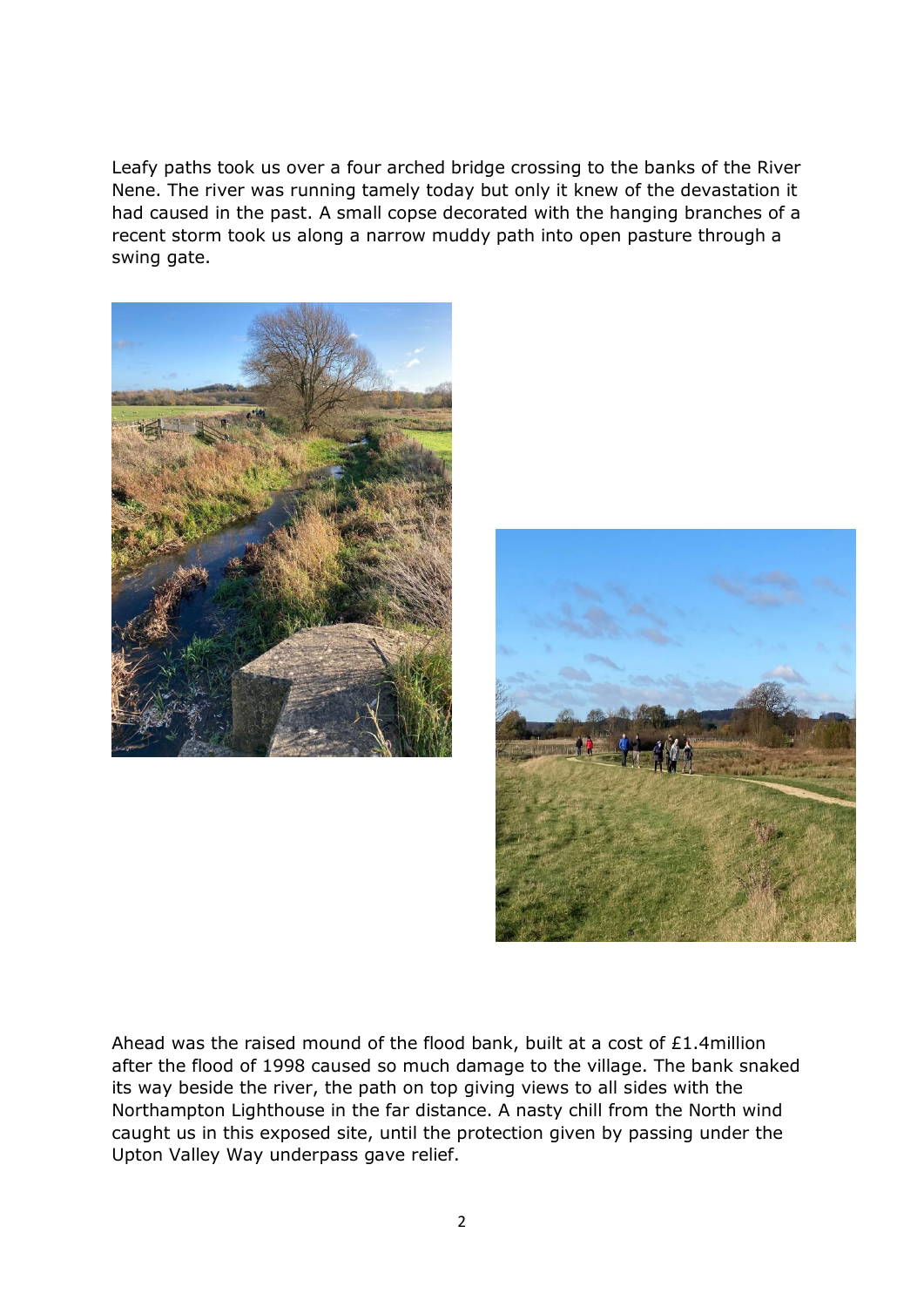

The farm and Upton Mill brought a change of direction. Our direction of intent was the recently established Elgar Centre with its football and cricket pitches as well as a social centre. With the often somewhat unrepeatable cries of the football matches taking place to our left, our circuitous route took us away from the hubbub of the games to the more peaceful part of Upton Country Park.